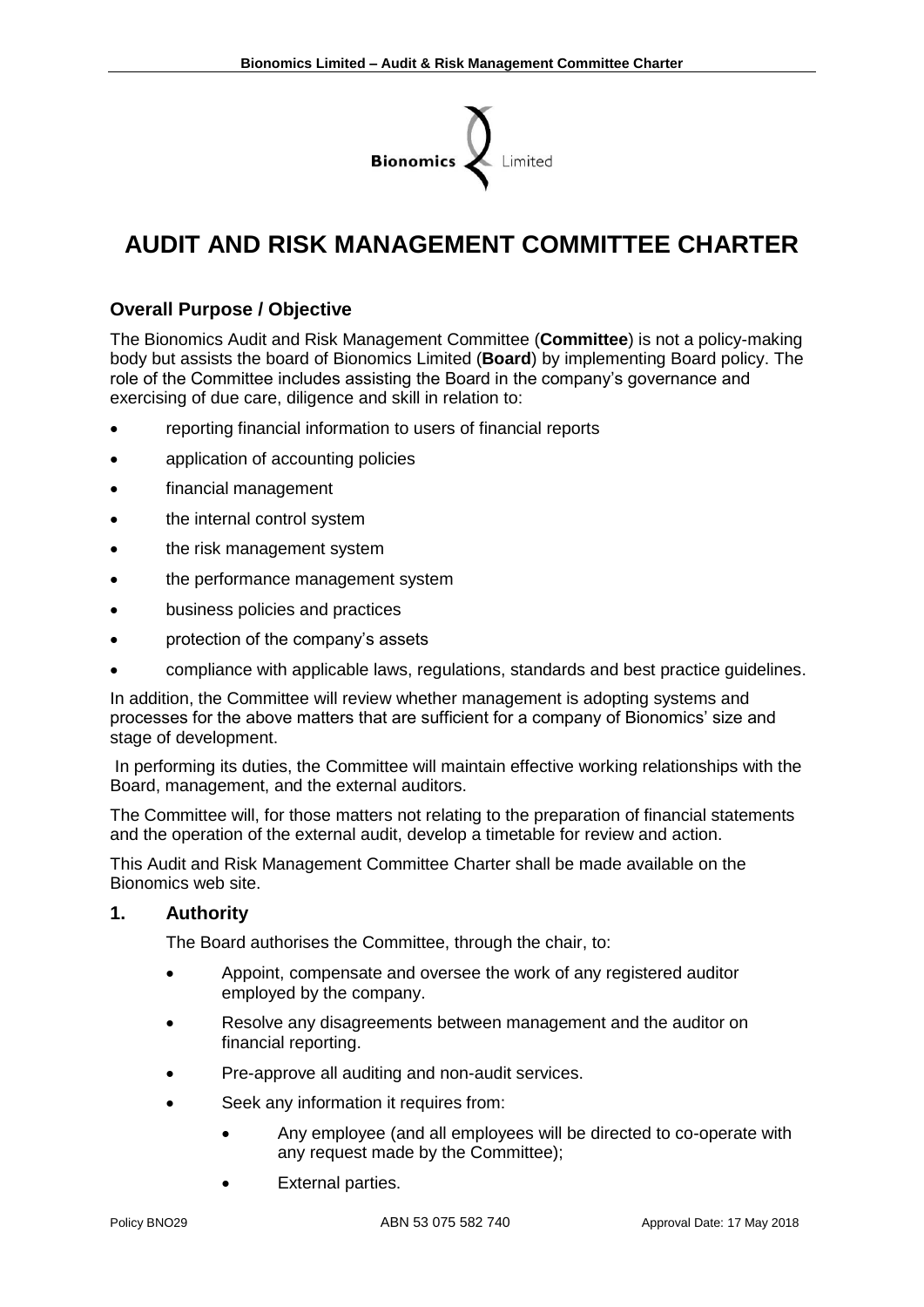- Obtain outside legal or other professional advice.
- Ensure the attendance of company officers at meetings as appropriate.
- The Committee may delegate authority to a subcommittee provided any findings or recommended decisions are presented to the full Committee at its next scheduled meeting.

#### **2. Organisation**

#### **2.1 Membership**

- The Committee will comprise at least three members appointed by the Board, all of whom will be non-executive directors.
- All members will be financially literate and at least one member of the Committee (but not necessarily the chairman) shall have both academic and professional accounting qualifications.
- All members should be independent of management, as independence is defined in the ASX Corporate Governance Council, Corporate Governance Principles and Recommendations (Third Edition) or as otherwise determined by the Board.
- The chairman of the Committee will be nominated by the Board from time to time and is not be the chairman of the Board. Should the chairman be absent from a meeting and no acting chairman has been appointed, the members of the Committee present at the meeting have the authority to choose one of their number to be chairman for that particular meeting.
- Members will be appointed to the Committee every three years or when a vacancy arises and are eligible for reappointment.
- A quorum for any meeting will be two members.
- The secretary of the Committee will be the Company Secretary, or such other person as nominated by the Board.

#### **2.2 Attendance at Meetings**

- The Committee may invite such other persons to its meetings as it deems necessary and may refer matters deemed to require attention directly to the appropriate executive officer(s).
- The external auditors should be invited to make presentations to the Committee as appropriate.
- Meetings shall be held not less than four times a year. The chairman of the Committee has the power to call special meetings as required.
- Notice of meeting including agenda will be distributed to members of the Committee at least one week in advance of the meeting.
- Meetings may be held in person or by teleconference or videoconference.
- The proceedings of all meetings will be minuted. Minutes of each meeting will be distributed to the chairman of the meeting for approval no later than one week after the meeting.

#### **2.3 Voting**

• All matters requiring decision will be decided by a majority of votes of members present.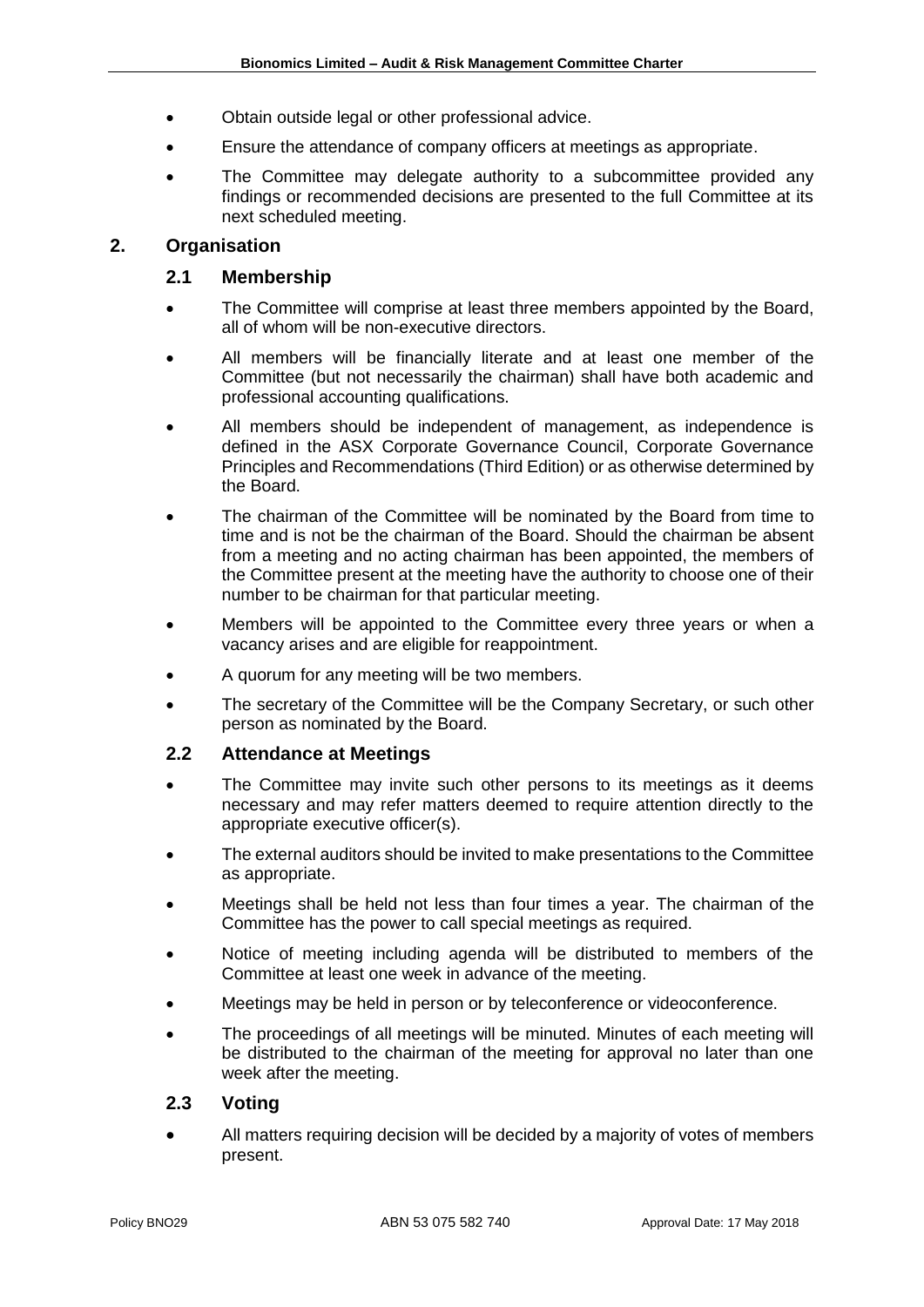# **2.4 Conflicts of Interest**

- Committee members will be invited to disclose conflicts of interest at the commencement of each meeting. Ongoing conflicts of interest need not be disclosed at each meeting once a standing notice is given and acknowledged.
- Where members or invitees are deemed to have a real or perceived conflict of interest, they will be excluded from receiving meeting papers in relation to the matter and excused from Committee discussions on the issue where a conflict exists and this shall be recorded in the Minutes.

#### **2.5 Reviews**

- The Committee will review its performance on an annual basis.
- The review may be conducted as a self-assessment and will be coordinated by the chair. The assessment may seek input from any person. Training needs will be monitored by the chair.

# **3. Roles and Responsibilities**

The Committee will:

#### **3.1 Risk Management**

- Ascertain from management the processes or systems by which it establishes a culture of risk management, communicate the importance of the management of risk to all employees and ensure all employees have an understanding of their roles and responsibilities.
- Review the Company's risk profile, risk framework, risk identification and risk management on a regular basis to ensure that they are regularly updated and material business risks to Bionomics are dealt with appropriately and on a timely basis.
- Review Bionomics' insurance coverage annually to ensure that it is appropriate.
- Evaluate whether management is setting the appropriate risk management culture.
- Consider how management is held to account for the security of computer systems and applications, and the contingency plans for processing financial information in the event of a systems breakdown.
- Ensure that management has established an effective system of internal control including fraud management systems,Fraud & Corruption Control Plan, delegations, and understand whether internal control recommendations made by external auditors have been implemented by management.
- Ensure the Company establishes an effective Risk Management Policy and monitor compliance.
- Ensure that management has established an effective Business Continuity Plan and monitor compliance.

#### **3.2 Financial Systems**

- Ascertain from management the processes or systems by which it establishes what are significant financial risks or exposures of the company and how it manages those risks.
- Ensure management has an effective financial reporting framework.
- Gain an understanding of the current areas of greatest financial risk and how management is managing these effectively.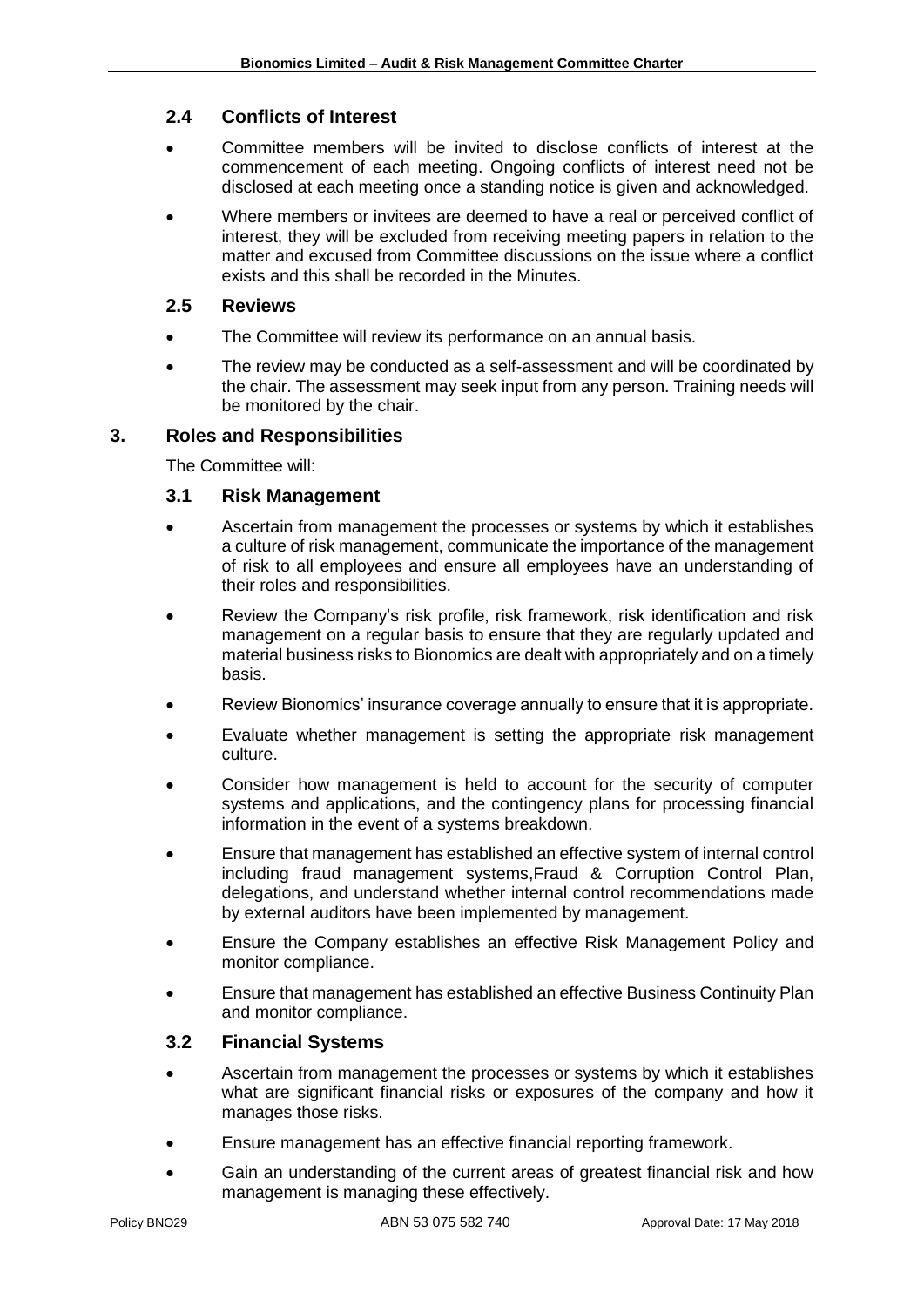- Consider with the external auditors any fraud, illegal acts, deficiencies in internal control or other similar issues.
- Review significant accounting and reporting issues, including recent professional and regulatory pronouncements, and understand their impact on the financial statements.
- Ask management and the external auditors about significant risks and exposures and the plans to minimise such risks.
- Review and monitor the propriety of related party transactions.
- Assist the Board in determining the reliability and integrity of accounting policies and financial reporting and disclosure practices.
- Review any legal matters that could significantly impact the financial statements.

# **3.3 Annual Financial Statements**

- Review the annual financial statements and determine whether they are complete and consistent with the information known to Committee members; assess whether the financial statements reflect appropriate accounting principles and statutory requirements.
- Pay particular attention to complex and/or unusual transactions such as restructuring charges and derivative disclosures.
- Focus on judgmental areas, for example those involving valuation of assets (by carrying out impairment testing) and liabilities and treatment of non-cash benefits to employees.
- Meet with management and the external auditors to review the financial statements and the results of the audit.
- Review the other sections of the annual report before its release and consider whether the information is understandable and consistent with Committee members' knowledge about the company and its operations.
- Review accounting policies of the Company.
- Make appropriate recommendations to the Board.

# **3.4 Financial statements and management reports**

- Be briefed on how management develops financial information; the extent of external audit involvement; and the extent to which the external auditors review such information.
- Assess the fairness of the financial statements and disclosures and obtain explanations from management and the external auditors on such matters as whether:
	- Actual financial results for the period varied significantly from budgeted or forecasted results and prior results;
	- Generally accepted accounting principles have been consistently applied;
	- There are any actual or proposed changes in accounting financial reporting practices;
	- The company's financial and operating controls are functioning effectively.
		- To make appropriate recommendations to the Board.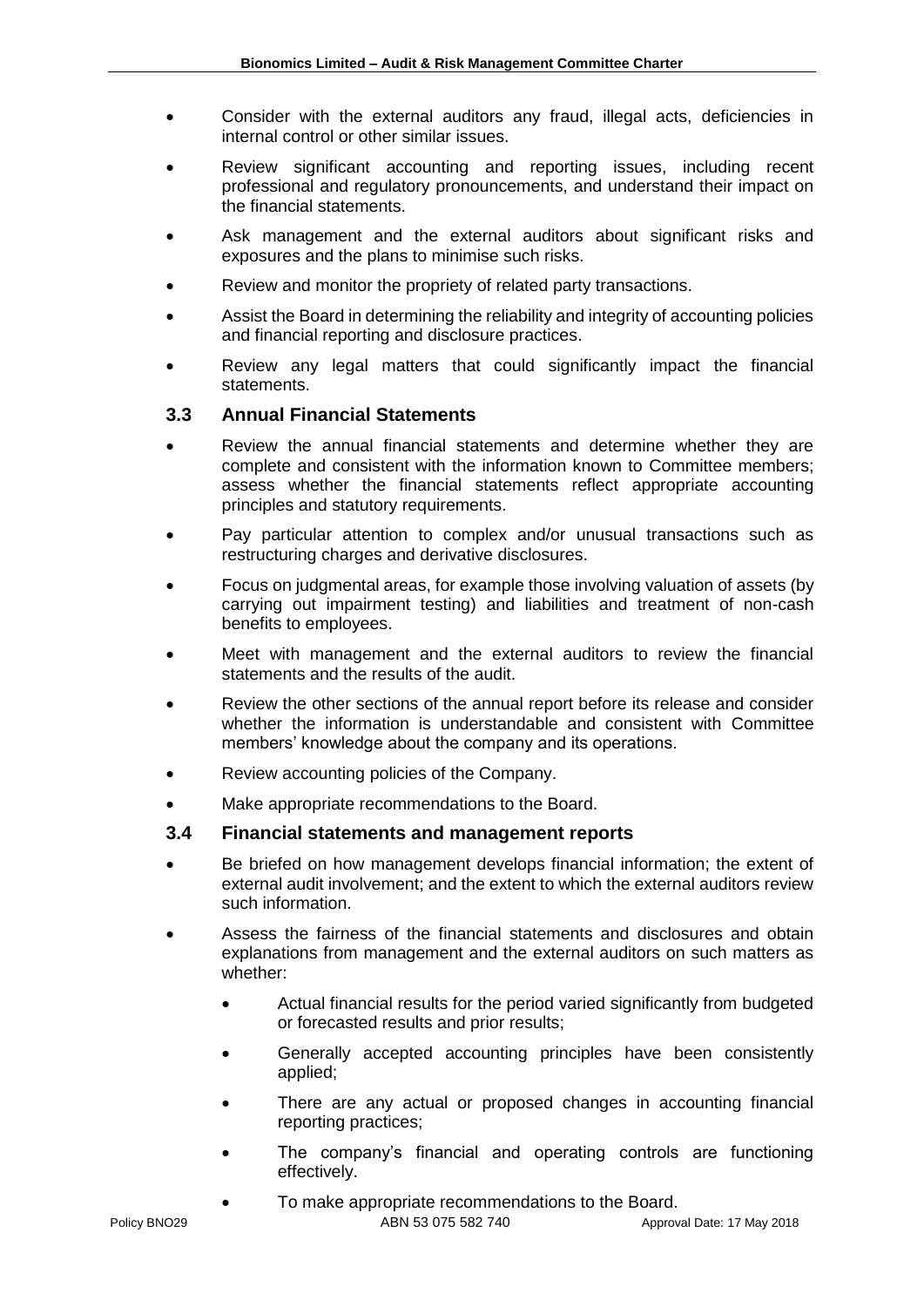## **3.5 Audit**

- Review the external auditors' proposed audit scope and approach and ensure no unjustified restrictions or limitations have been placed on the scope.
- Review and approve the external audit plans.
- Review the performance and objectivity of the external auditors.
- Consider the independence of the external auditor, including reviewing the range of services provided in the context of all consulting services bought by the company.
- Make recommendations to the Board regarding procedures for the selection and appointment of the external auditors and their fees.
- Meet separately with the external auditors to discuss any matters that the committee or auditors believe should be discussed privately.
- Monitor partner and firm rotation and recommend to Board.
- Resolve disputes on matters of disagreement between management and the external auditors.
- Ensure that significant findings and recommendations made by the external auditors are received and discussed on a timely basis.
- Ensure that management responds appropriately to recommendations by the external auditors.
- Consider the audit report and recommend to Board.

#### **3.6 Company Announcements**

• Ensure the Board has formulated proper processes and procedures to establish the integrity of the company's announcements and that these processes and procedures are being followed in relation to each announcement.

#### **3.7 Compliance with Laws and Regulations**

- Ascertain from management the form of the processes or system by which it monitors compliance with laws and regulations affecting the company and how it decides whether to obtain advice from the company's external legal counsel on these matters and when to use that advice.
- Review the effectiveness of those processes or system for monitoring compliance with laws and regulations and the results of management's investigation and follow-up (including disciplinary action) of any fraudulent acts or non-compliance.
- Obtain regular updates from management and company's external legal counsel regarding compliance matters.
- Be satisfied that all regulatory compliance matters have been considered in the preparation of the financial statements.
- Review the findings of any examinations by regulatory agencies.
- Ascertain from management whether any issues have been brought to its attention in relation to compliance of the company with laws and regulations affecting employees (eg. equal opportunity, sexual harassment).

#### **3.8 Reporting Responsibilities**

• Regularly update the Board about the actions of the Committee and its determinations, and make appropriate recommendations to the Board.